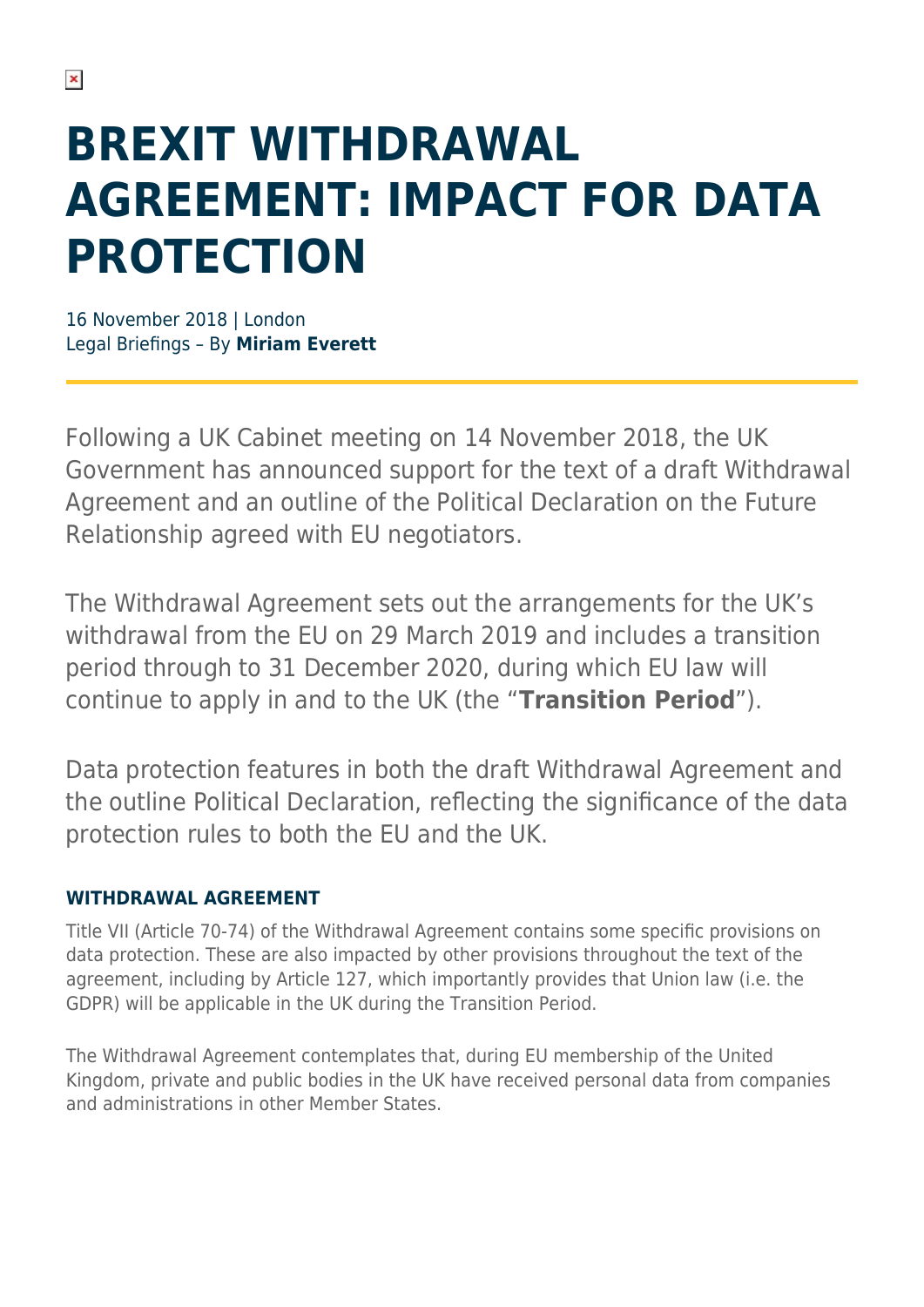Article 71 of the Withdrawal Agreement specifically provides that, after the end of the Transition Period, the UK has to continue applying EU data protection rules to this "stock of personal data", until the EU has established, by way of an adequacy decision, that the personal data protection regime of the UK provides appropriate safeguards. If a UK adequacy decision is subsequently revoked, non-UK personal data will need to remain subject to an "essentially equivalent" standard of protection as provided under the GDPR.

#### **DATA TRANSFERS**

One of the key issues associated with data protection and Brexit, is the impact of the UK's withdrawal on the free flow of data throughout the EU.

Although Article 73 of the Withdrawal Agreement contemplates the transfer of UK personal data to the EU, the Withdrawal Agreement does not appear to deal specifically with the issue of transfers of personal data from EU organisations to the UK during the Transition Period.

Breaking this issue down into its constituent parts, according to the Withdrawal Agreement during the Transition Period:

- the GDPR will apply in the UK;
- any reference to "Member States" in the GDPR will be understood to include the United Kingdom;

#### **BUT**

- the UK will no longer be in the EEA; and
- the GDPR restricts the transfer of personal data to "third countries" rather than non-Member States. Third country is not defined in the GDPR but it is generally assumed to mean any country or territory outside the EEA.

As such, it appears that there could be a technical gap in the arrangements under the Withdrawal Agreement. The GDPR international transfer provisions don't refer to Member States and instead refers to third countries, being countries outside of the EEA, which the UK will be (even during the Transition Period). This "gap" would mean that, during the Transition Period, organisations could be required to put in place appropriate safeguards in order to legitimise the transfer of personal data from the EU to the UK.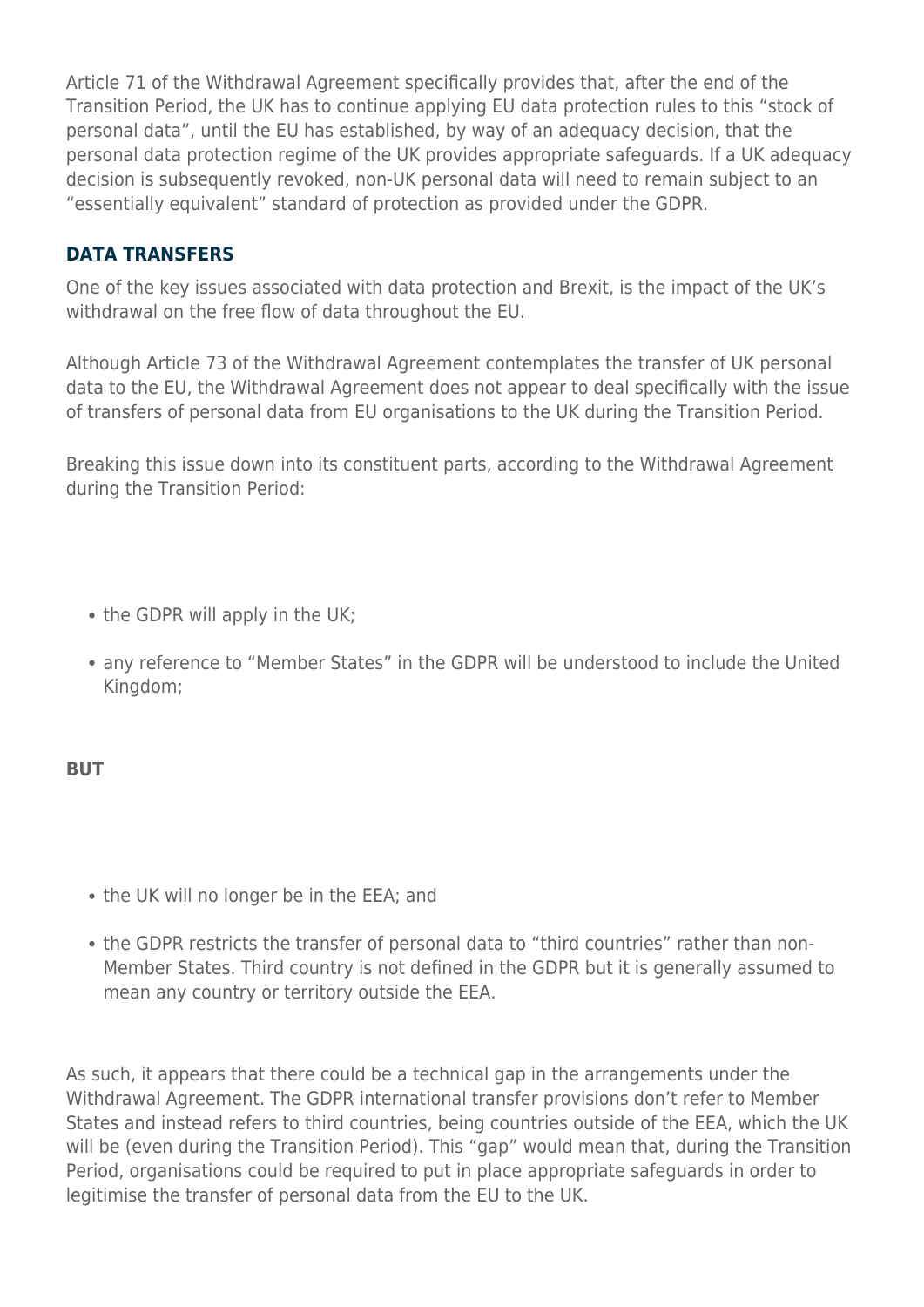It seems unlikely that this is the intention of either the UK or the EU. The draft Political Declaration confirms a commitment to start adequacy proceedings with a view to the EU Commission adopting an adequacy decision with respect to the UK by the end of 2020 (i.e. by the end of the Transition Period). It would therefore seem illogical to have a period of time between exit and adequacy where organisations are required to put something else in place. However, given the ambiguity of the language in the Withdrawal Agreement, it is likely that organisations will be concerned to push for reassurance from both the UK and the EU that this is not an intentional gap.

#### **REGULATORY COOPERATION**

With respect to the role of the ICO in the European Data Protection Board ("**EDPB**") during the Transition Period, Article 128(5) of the Withdrawal Agreement appears to grant the ICO the right to attend (by invitation only) meetings of the EDPB in certain circumstances. However, there will be no right to vote in such meetings.

### **NEXT STEPS**

A special European Council, due to be held on 25 November 2018, will be asked to finalise and approve the text of the Withdrawal Agreement and the full text of the political declaration. This will be on the basis of a qualified majority vote. The deal will also have to pass through the European Parliament.

However, the main challenge to a deal being ratified is anticipated to be the requirement for approval by the UK Parliament. The first vote by the UK Parliament is expected within two weeks of the European Council.